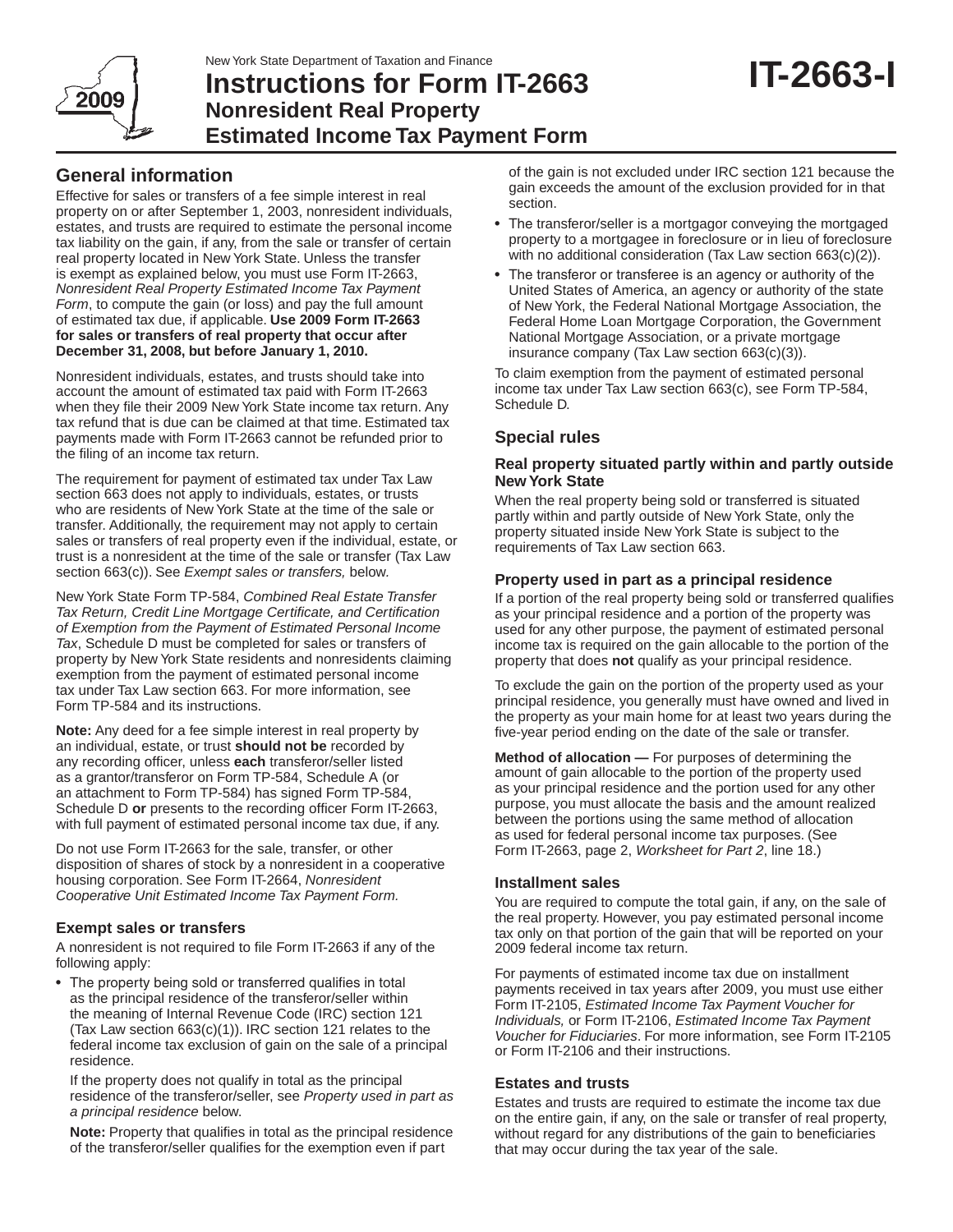When fiduciaries file the estate's or trust's income tax return for the year, they may elect to have any portion of estimated tax payments allocated to any of the beneficiaries. Fiduciaries making this election must file Form IT-205-T, *Allocation of Estimated Tax Payments to Beneficiaries*, to show the allocation of any estimated tax payment among the beneficiaries. See the instructions for Form IT-205-T for information about how to file and when to file Form IT-205-T.

## **Definitions**

*Transferor/seller* means the individual, estate, or trust listed as a grantor/transferor on Form TP-584, Schedule A (or an attachment to Form TP-584) making the sale or transfer of a fee simple interest in real property.

*Sale or transfer of real property* means the change of ownership of a fee simple interest in real property by any method.

*Principal residence* means your main home within the meaning of IRC section 121 for which you are allowed to exclude the gain for federal income tax purposes. Usually the home you live in most of the time is your main home and can be, but is not limited to, a house, houseboat, mobile home, or condominium.

## **How and where to file**

Submit your completed Form IT-2663 and full payment of estimated tax due, if any, to the recording officer at the time the deed is presented to be recorded. Do not separate Form IT-2663 from the payment voucher (Form IT-2663-V). Print your name, social security number (SSN) or employer identification number (EIN), and *2009 IT‑2663‑V* on your payment (see *Instructions for Form IT‑2663‑V* on page 3 of these instructions).

# **Line instructions for Form IT-2663**

A separate Form IT-2663 must be filed by a nonresident for each sale or transfer of real property in New York State, unless the nonresident transferor/seller is exempt from the requirement to pay estimated tax as provided for under Tax Law section 663(c) (see Form TP-584, Schedule D).

## **Multiple transferors/sellers**

If more than one nonresident transferor/seller (as listed on Form TP-584 or an attachment for Form TP-584) is required to file Form IT-2663, each transferor/seller must complete and submit a separate Form IT-2663. If a payment of estimated personal income tax is required, each Form IT-2663 must have a separate check or money order. Married couples who are nonresident transferors/sellers, and who transfer or sell their interest in New York State real property, may file one Form IT-2663 and use one check or money order.

#### **Item A**

Mark an *X* in the applicable box to indicate whether the transferor/seller is an individual, estate, or trust. If the transferor/ seller is a revocable living trust, or any other trust in which an individual is treated as the owner of the trust, mark an *X* in the box for *an individual*. For all other estates and trusts, mark an *X* in the box for *an estate or trust*.

#### **Item B**

If you are reporting the sale or transfer of real property as an installment sale for federal income tax purposes (you are using federal Form 6252, *Installment Sale Income,* to report the sale), mark an *X* in the *Yes* box on item B. Give the duration

of the installment agreement in months if the duration of the agreement is for 12 months or less or in years if the duration of the agreement is for more than 12 months.

#### **Item C**

If only a portion of the real property being sold or transferred qualifies as your principal residence for federal income tax purposes, mark an *X* in this box.

## **Part 1 — Sale or transfer information**

For individuals, print your full name, SSN, and address. If you are married and filing one Form IT-2663, print your spouse's name and SSN in the spaces provided.

For estates and trusts, print the name of the estate or trust and enter the EIN. Enter the name of the fiduciary on the second name line.

If your mailing address is a PO box, you must also include your street address.

**Foreign addresses —** Enter the information in the following order: city, province or state, and then country (all in the *City* box). Follow the country's practice for entering the postal code. **Do not abbreviate the country name.**

#### **Location and description of property transferred**

Enter a description of the property (such as apartment building or warehouse), the address, including the county, and the tax map number if known.

#### **Date of conveyance**

Enter the date of the conveyance from Form TP-584, Schedule A.

## **Part 2 — Estimated tax information**

**Note:** If the transferor/seller is not required to recognize any gain or loss with respect to the transfer under provisions of the Internal Revenue Code (IRC) (except for section 121), do not complete Part 2, *Estimated tax information*, or *Worksheet for Part 2*. Continue with Part 3.

#### **You must complete** *Worksheet for Part 2* **on page 2 of Form IT‑2663 before completing this part.**

**Line 1 —** Enter the amount from *Worksheet for Part 2*, line 15.

**Line 2 —** Enter the amount from *Worksheet for Part 2*, line 17. If the amount on line 17 is greater than zero, enter the **total** amount of gain on the sale or transfer. If the sale or transfer of real property does not result in a gain or results in a loss, enter *0*.

**Line 3 —** Enter the amount of estimated tax due from *Worksheet for Part 2*, line 20. Also enter this amount on Form IT-2663-V, on page 3 of Form IT-2663. You **must** remit this amount to the recording officer with this form. If there is no payment of estimated personal income tax due, enter *0* on this line and on Form IT-2663-V. In addition, complete Part 3.

## **Part 3 — Nonpayment of estimated tax by a nonresident upon sale of real property**

If you complete *Worksheet for Part 2* on Form IT-2663, page 2, and line 17 of the worksheet results in a loss (less than or equal to zero), mark an *X* in box 4A and continue with these instructions.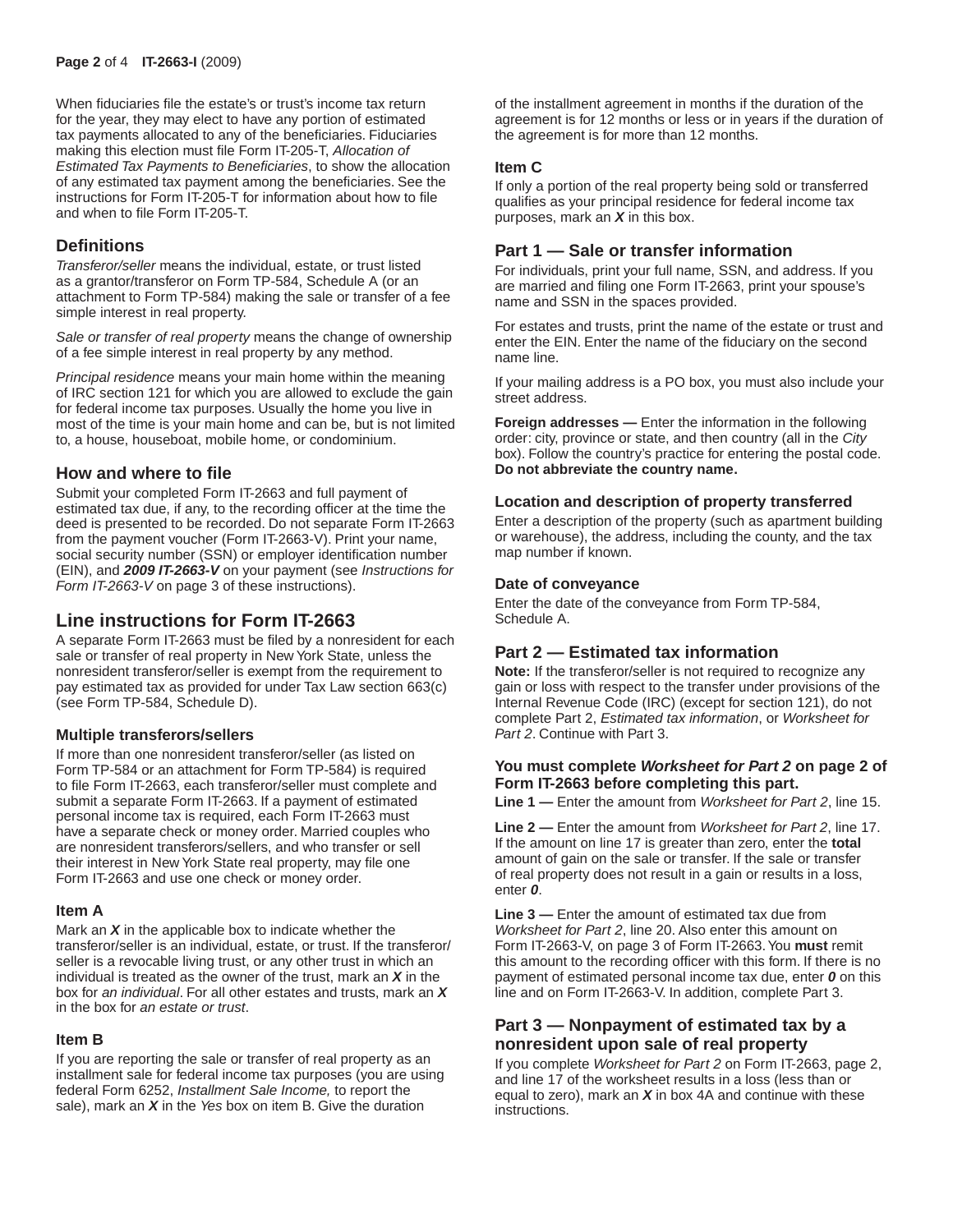If you are not required to recognize any gain or loss with respect to the sale or transfer, mark an *X* in box 4B, complete the *Brief summary of the transfer* section, and continue with these instructions.

**Example:** *If you exchange real property for real property of a like kind and no gain or loss is recognized under IRC section 1031 (you will file federal Form 8824,* Like-Kind Exchanges, *for federal income tax purposes), mark an X in box 4B, give a brief summary of the exchange, and indicate that the transaction is an IRC section 1031 like-kind exchange.*

You **must** complete Form IT-2663-V on page 3 of Form IT-2663.

**Note:** Although the payment of estimated tax may not be required upon the sale or transfer of New York State real property, the transferor/seller may still be required to file a New York State income tax return to report the sale or transfer.

For more information on filing requirements for nonresidents, see Publication 88, *General Tax Information for New York State Nonresidents and Part-Year Residents,* and Form IT-203, *Nonresident and Part-Year Resident Income Tax Return*, and the instructions for Form IT-203.

#### **Part 4 — Signature**

Form IT-2663 must be signed by the nonresident transferor/seller (an individual, a trustee, an executor, or other fiduciary of an estate or trust). If you are married and filing one Form IT-2663, both spouses must sign in the spaces provided. In addition, Form IT-2663 may be signed by an authorized agent with a power of attorney (see Form POA-1, *Power of Attorney)*.

# **Instructions for Form IT-2663-V**

#### **Do not detach Form IT-2663-V from Form IT-2663.**

**Note:** This voucher must be completed by the transferor/seller even if there is no payment of estimated personal income tax due.

For individuals, enter your SSN and mark an *X* in the *Individual*  box. Enter your full name, your spouse's full name and SSN if you are married and filing a joint return, and your address.

For estates and trusts, enter the EIN of the estate or trust and mark an *X* in the *Estate/trust* box. Enter the name and title of the fiduciary on the second name line.

Make sure that your name or the name of the estate or trust is spelled correctly. An individual should show the first name, middle initial, then last name (for example, John O. Smith). Your name or the name of the estate or trust **must** agree with the name on your New York State income tax return.

**Foreign addresses —** Enter the information in the following order: city, province or state, and then country (all in the *City, village, or post office* box). Follow the country's practice for entering the postal code. **Do not abbreviate the country name.**

Enter the date of conveyance from Form IT-2663, Part 1.

Enter the amount of estimated tax due from Form IT-2663, Part 2, line 3. If zero, enter *0*.

#### **Payment information**

Print your name, SSN or EIN, and *2009 IT-2663-V* on your payment. You must remit the full payment of estimated tax as shown on Form IT-2663, line 3 without regard to any prior credits or payments of estimated tax for the tax year. Make your check or money order payable to *NYS Income Tax*. Do not detach this voucher from the rest of the form. Do not combine this payment with payment of any other tax or fee; it must be a separate check or money order.

## **Privacy notification**

The Commissioner of Taxation and Finance may collect and maintain personal information pursuant to the New York State Tax Law, including but not limited to, sections 5-a, 171, 171-a, 287, 308, 429, 475, 505, 697, 1096, 1142, and 1415 of that Law; and may require disclosure of social security numbers pursuant to 42 USC  $405(c)(2)(c)(i)$ .

This information will be used to determine and administer tax liabilities and, when authorized by law, for certain tax offset and exchange of tax information programs as well as for any other lawful purpose.

Information concerning quarterly wages paid to employees is provided to certain state agencies for purposes of fraud prevention, support enforcement, evaluation of the effectiveness of certain employment and training programs and other purposes authorized by law.

Failure to provide the required information may subject you to civil or criminal penalties, or both, under the Tax Law.

This information is maintained by the Director of Records Management and Data Entry, NYS Tax Department, W A Harriman Campus, Albany NY 12227; telephone 1 800 225-5829. From areas outside the United States and outside Canada, call (518) 485-6800.